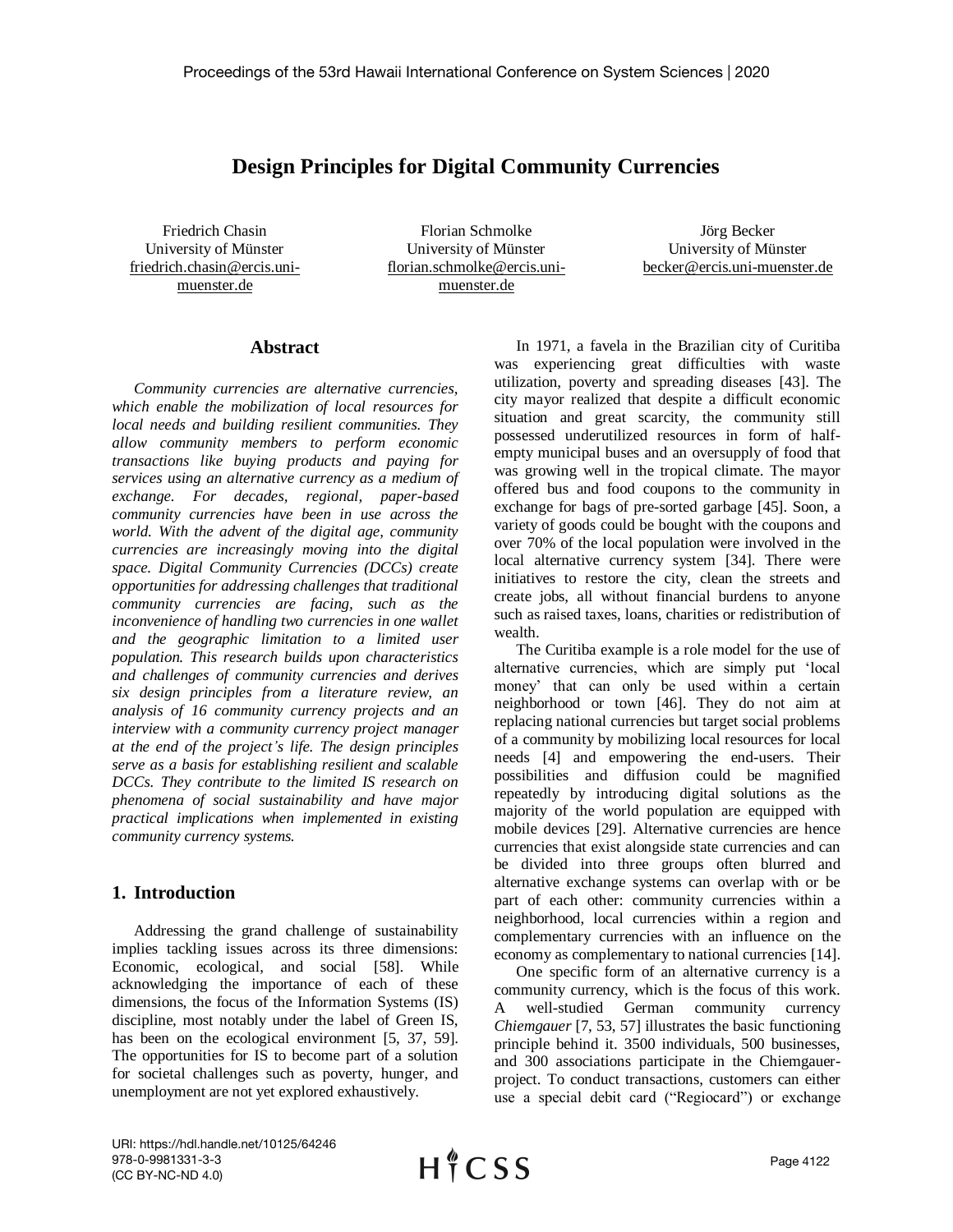Euro into *Chiemgauer* paper notes. For every transaction, a small percentage of the transaction value is donated to a social organization [19]. In addition to the donation, businesses pay a small fee for financing the non-profit institution that manages the currency. Moreover, a fee is required for paper bills older than six months as well as re-exchanging the currency into Euros.

Despite the success of the Chiemgauer project, community currencies are facing challenges, with many of them failing several years after their introduction [54]. Digitalization can empower the creation and survival of community currency projects by different means such as online networks. However, there is little to no guidance on how to capitalize on these new opportunities.

Against this background, IS research can offer solutions for the transition from paper-based to digital community currencies (DCCs) and address challenges of traditional community currencies such as the inconvenience of handling two currencies in one wallet and the geographic limitation to a limited user population while creating a strong embeddedness in local structures and enabling collaboration among users. However, neither the research nor the professional community has access to prescriptive knowledge on the characteristics of DCC projects. In this research, we ask the question: Which factors influence the success of digital community currencies. To demonstrate the design principles we furthermore aim at applying the design principles to existing community currencies.

In the spirit of design-oriented research in IS [23, 60], we aim at deriving design principles that can guide or constrain [28] the development of future DCCs. To do so, we conduct a literature review, analyze 16 community currency projects [\(Table 1\)](#page-1-0), and study one project at its end-of-life in more detail. The insights are synthesized into actionable design principles [8]. The design principles in this work lay the ground for subsequent development of IT artifacts for sustainable communities that utilize DCCs. In addition to this synthetization, we have determined the degree of digitalization of the studied community currency projects. The individual projects are evaluated with a classification of 0-2. 0 represents no digital support, 2 stands fo no physical form of the community currency and 1 is a mix of physical and digital currency.

|  | <b>Name</b>                | Country | Year         | Type of<br>currency                                              | <b>Degree</b><br>of<br>digitali-<br>zation |
|--|----------------------------|---------|--------------|------------------------------------------------------------------|--------------------------------------------|
|  | Chiemgauer<br>Regiogeld    | DE      | 2002         | Local<br>community<br>currency                                   | 1                                          |
|  | Totnes<br>Pound            | UK      | 2007         | Local<br>community<br>currency                                   | 1                                          |
|  | Elbtaler                   | DE      | 2012         | Local<br>community<br>currency                                   | 1                                          |
|  | <b>Bristol</b><br>Pound    | UK      | 2009         | Local<br>community<br>currency                                   | 1                                          |
|  | Curitiba                   | BR      | 1971         | Local<br>community<br>currency                                   | $\overline{0}$                             |
|  | Sardex                     | IT      | 2010         | Currency for<br>small and<br>medium sized<br>enterprises         | 2                                          |
|  | Samen<br>Doen              | NL      | 2014         | Local<br>community<br>currency                                   | 2                                          |
|  | Carlo                      | DE      | 2005         | Local<br>community<br>currency                                   | $\overline{0}$                             |
|  | WIR                        | CН      | 1934         | <b>Bank</b> for<br>small and<br>medium sized<br>enterprises      | 2                                          |
|  | Dane<br>County<br>Timebank | US      | 2006         | Mutual<br>Credit<br>System                                       | 2                                          |
|  | <b>EuroCat</b>             | ES      | 2013         | Currency<br>measured<br>in trust $\sqrt{ }$<br>endorse-<br>ments | 2                                          |
|  | Fureai<br>Kippu            | JP      | 1995         | Healthcare<br>Currency                                           | 2                                          |
|  | TradeQoin                  | NL      | 2013<br>2019 | Currency for<br>business en-<br>trepreneurs                      | 2                                          |
|  | Sonantes                   | FR      | 2014         | Local<br>community<br>currency                                   | 2                                          |
|  | Exeter<br>Pound            | UK      | 2014<br>2018 | Local<br>community<br>currency                                   | 1                                          |

#### <span id="page-1-0"></span>**Table 1: List of community currency projects in empirical analysis**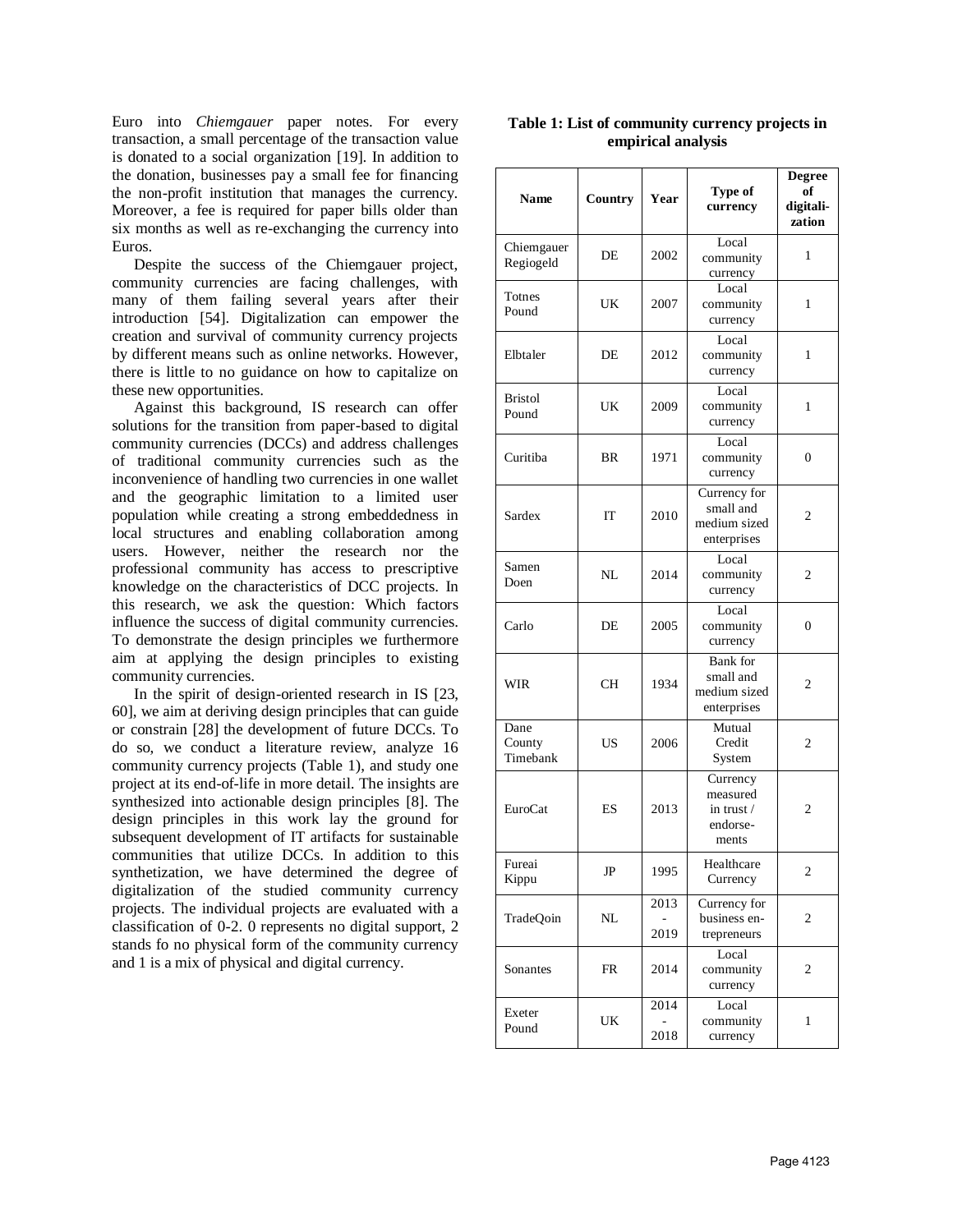# **2. Digital Community Currencies and their Challenges**

# **2.1. Dimensions of Digital Community Currencies**

In general, community currencies are alternative currencies to the government cash and similar to local currencies and complementary currencies [14]. By definition, the three mainly differ by their focus on a specific community for community currencies, a specific territory for local currencies, or their influence on the economy as complementary to national currencies for complementary currencies (ibid). In practice, the lines between alternative currencies and related phenomena are often blurred and alternative exchange systems can overlap with or be part of community currency.

In order to get a clearer idea of the dimensions of DCCs, the following section presents various projects from Table 1 and classifies them according to their different functionalities. Therefore, different forms of currency systems can be distinguished by examining their technological base [13].

First, simple technological architectures include scriptural balances, online marketplaces, debit cards, and point-of-sale. They all require an issuing institution and thus a highly centralized organization. The Comox Valley Local Exchange Trading System (LETS) from Canada, established in 1985, was based on simple scriptural balances in its beginnings [11, 48]. It is a mutual credit system (MCS) – a zero-balance system, where "one person's credit equals another's debit to the system, accounts always sum to zero and both the value and utility of the currency is maintained by trust in other members to meet their commitments" [54]. Time banks like the *Dane County Timebank* for exchanging hours of service between community members can be based on simple technological architecture as well.

In contrast to that, there are complex technical architectures such as SMS, mobile applications, internet banking, Near-Field-Communication (NFC) and cryptocurrencies. They are complex as they all enable a more decentral organization. Based on the blockchain technology, social cryptocurrencies have evolved. They are digital currencies offering solidarity finance, which are distinct from DCCs mainly because of excessively high growth and expansion rates without geographic boundaries [14]. However, with community currencies entering the digital world and cryptocurrencies pursuing social goals, the line between the two can be vague [50].

Second, the above-mentioned difference between central or decentral organization structures is manifested in the governance structure, which can be shared or proprietary [13]. Shared governance can be operated in the form of a community bank or association such as *Elbtaler*. Proprietary governance, on the other hand, can be found at *TradeQoin*, a private company organizing a currency only for small and medium-sized enterprises. Community currencies that focus mostly on social and economic, sometimes environmental goals, often base on voluntary and activist-led structures and therefore have shared governance [54].

Furthermore, governance structures vary across DCCs depending on the design of currency transactions between two parties. One-sided platforms only allow transactions between members of the same user group, such as the *WIR*-bank in Switzerland between businesses. Two-sided platforms allow transactions between different parties, e.g. businesses and customers. Multi-sided systems reach from transactions between individuals and the government, integration of transport and telecommunication services to care projects [13]. The introductory example of *Curitiba* would be such a case.

Third, loyalty programs are not to be confused with alternative currencies. They serve an economic purpose, mainly establishing a commitment of a customer for a brand/sponsor and thus lead to an economic advantage [3]. Nevertheless, the general reward and payment system is close to a currency system and could possibly serve as an alternative currency if specifically targeting a sustainability purpose [10].

Finally, a characteristic that applies both to alternative currencies and most national ones is virtuality [21, 33]. Virtual does not necessarily mean digital, but that it is not backed by any real-life commodity such as gold [6, 24, 32]. Examples like the Fureai Kippu can be found in [Table 1.](#page-1-0) Virtual currencies represent the so-called 'fiat'-money. Fiat describes "the practice of giving money value by the mere executive decree of the state. Almost all world currencies today are ey: they have value because governments say so" [6].

Having distinguished and discussed the nature of community currencies and their 'relatives', community currencies enforce regional economic flows and cooperation, increase the belonging to a community, reduce emissions of transport and high-risk financial speculation [18]. Four factors have been identified as major contributions of community currencies for the society and end-user empowerment: Reducing inequality and social exclusion, supporting small and medium-sized enterprises, positive environmental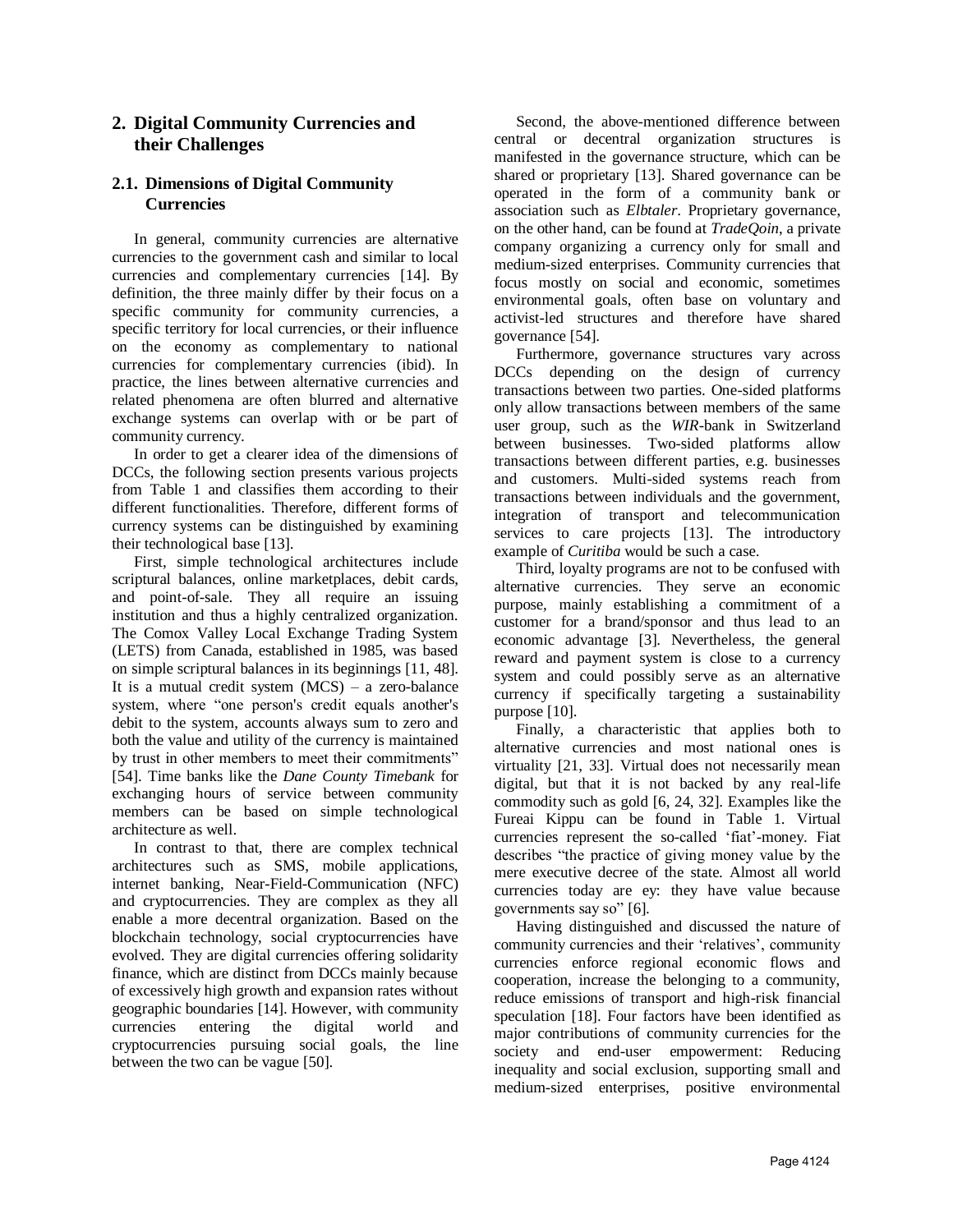impact and the democratization of services and organizations [10]. The Chiemgauer organization states, that the currency builds stability for the community: Even during and after the financial crisis in 2008, it had stable turnovers about twice as high as the Euro. This and hundreds of other examples of community currency projects suggest, that a successful community currency creates resilience [2, 22, 41, 49]. Resilience is "the ability of a system to sustain itself through change via adaptation and occasional transformation" [36]. If communities meet a large share of their demand from local production and facilitate exchange between members with an alternative currency, their dependence from the global economy declines and resilience grows [42].

### **2.2. Challenges**

A literature review and the study of community currency projects (Table 1) on academic literature community currency projects reveal a plethora of challenges for community currencies. These challenges were identified in an iterative process of reviewing individual sources including the literature and the presented DCC platforms within the team of participating researchers. An interview with the manager of a deceased DCC platform provided an exclusive view on specific challenges that have been included in the following.

After an initial phase receiving regional development funds and donations, unstable funding streams are often a challenge for the platforms [46, 53]. Many community currencies serve the purpose of strengthening the bond between members of the community. In contrast, a digital platform holds the risks of losing the community feeling and exclude digitally illiterate users [13]. Another challenge is networking between geographically scattered community currencies speaking different languages. The language barrier has so far been a hurdle for communication and information exchange in many cases [54]. Also legal issues increase complexity when introducing a DCC, as stated by a community currency project manager: "To issue a digital version, for regulatory compliance we would need to go through a credit union, which we don't have in [town name], or to apply to the Financial Services Authority for regulatory approval, a very big process." The full interview transcript is not attached, as the text body would exceed the page limitation.

In summary, the following four challenges can be identified from the interview and the literature on community currency and related phenomena as presented in 2.1:

- Unstable funding streams.
- Loosing members in digital transformation.
- Absence of a network for the exchange of information.
- Legal issues of the digitalization.

However, there are substantial differences between existing types of community currencies. Within the analyzed cases, there are monetary, time-based and trust-based currencies. The diverse nature of the systems, as well as their geographic particularities, represent additional barriers for knowledge exchange and adoption of lessons learned from other systems [53].

All these challenges place a burden on community currency projects. Failed projects show that after a period of growing interest among community members and funding entities, the inability of reaching a critical mass leads to platforms ceasing operations in the long run [54]. Six principles are introduced in the following, which can guide the design of digital community currencies. We build each principle upon the extant research with the aim of addressing the discussed challenges of the community currencies.

# **3. Design Principles for Digital Community Currencies**

# **3.1. Methodology**

In the following section, the six design principles for digital community currencies are presented, which are taken from a literature review as well as an interview with a community currency project manager at the end of the project's life. The literature review was based on keyword combinations such as "community / alternative / local / digital currency", "time bank", "trading schemes", "grassroot innovations" were searched in the IS top basket, conference proceedings (e.g. ACIS, AMCIS, HICSS, ECIS, ICIS) and other IS outlets. Furthermore, a backward and forward search in relevant literature were used. As stated in the introduction, DCC apart from cryptocurrency is not a mature research field in the IS domain. Thus, most information was retrieved from knowledge platforms such as the International Journal of Community Currency Research (IJCCR). It must be noted that not every challenge has been observed in each DCC platform and academic literature reported on the challenges to a different extent. Within a team of three researchers, the literature, as well as the knowledge platforms concerning the DCC, were each independently analyzed in order to conclude on common, coherent principles in a joint discussion. The research represents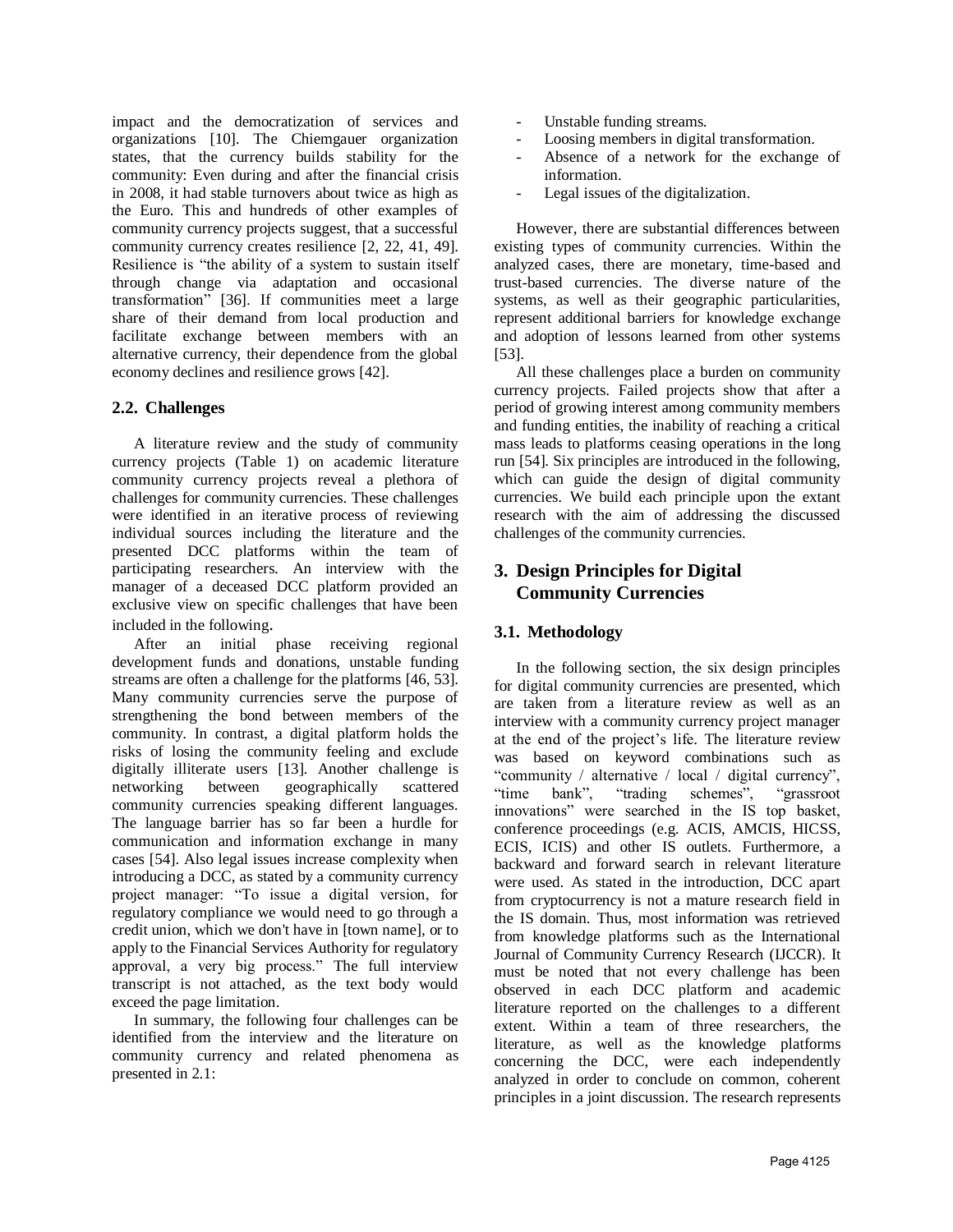the synthesis of most reoccurring challenges into principles that can help to address these challenges.

These derived six design principles are illustrated in Figure 1 and described in detail in the following paragraphs. For some challenges as well as principles there is however no proved solution and this manuscript goes beyond the current status quo mentioned in the introduction and proposes possible innovative solutions.



**Figure 1: Overview of design principles for digital community currencies**

#### **3.2. Competitiveness**

If goods are allocated in planned economies based on socialist principles, history has shown that they are designed to fail [38]. In contrast, competitive markets have many buyers and sellers and prices are determined by market mechanisms like supply and demand, not by any superior entity [40]. They are voluntary exchanges of money, goods, and services and include benefits such as innovation, efficiency, and freedom of individual choice [51]. This logic entails, that no individual or business is interested in conducting activities with low monetary rewards [55]. Community currencies usually operate in the nonprofit and voluntary sector, which is characterized by unprofitable social activities such as healthcare and education [1]. In contrast to the market economy, demand for social activities is high and supply is low.

Applying the principle of competitiveness turns the tables as DCCs should establish strong market mechanisms at the basis of the non-profit and voluntary sector and set incentives for actors of the market economy to compete for supply of social needs. This supply can be complemented by multi-sided transactions, which also allow for constant funding streams.

### **3.3. Transparency and Self-government**

Each organization depends on some form of governance in the form of control [26]. Control is often delegated to agents, which implies the danger of disagreements between principal and agent [30]. The danger lies within an asymmetry of information, which can lead to high overhead costs and disparity or loss of power (ibid). Community currencies with all types of governance structures deal with control and delegation as well as complex stakeholder interests [44]. A possible way to circumvent the delegation of control is full information and transparency so that stakeholders can claim their interests and thereby exercise regulative power [27]. Social commons, similar to public or common goods, rely on collective action and selfmanagement [39].

A DCC should be a social common to root the DCC within the community, prevent misuse and enable transparency and self-government.

#### **3.4. Circulation Velocity**

Money has multiple functions such as storing value, being compact, dense, rare, easy to count and portable [6, 56]. These functions are fundamental for enabling exchanges in the market economy. However, they bring the challenge of precautionary 'hoarding', which can reduce the liquidity of an economy (change of ownership in transactions)[25]. The challenge of hoarding is magnified in the context of a DCC if the community recognizes it as stable and resilient, which is an important factor in the first place. One negative example could be community members collecting savings in the form of the DCC for their future pension. An indicator for measuring whether consumers and businesses are saving or spending is the velocity of money, which is defined as the frequency of transactions (the number of times one dollar is spent to buy goods and services per unit of time) [16]. One possible instrument to increase the frequency of transactions is to degrade currency value over time [20]. This mechanism can be an effective, yet for most traditional consumers and economists too radical way for increasing the circulation velocity.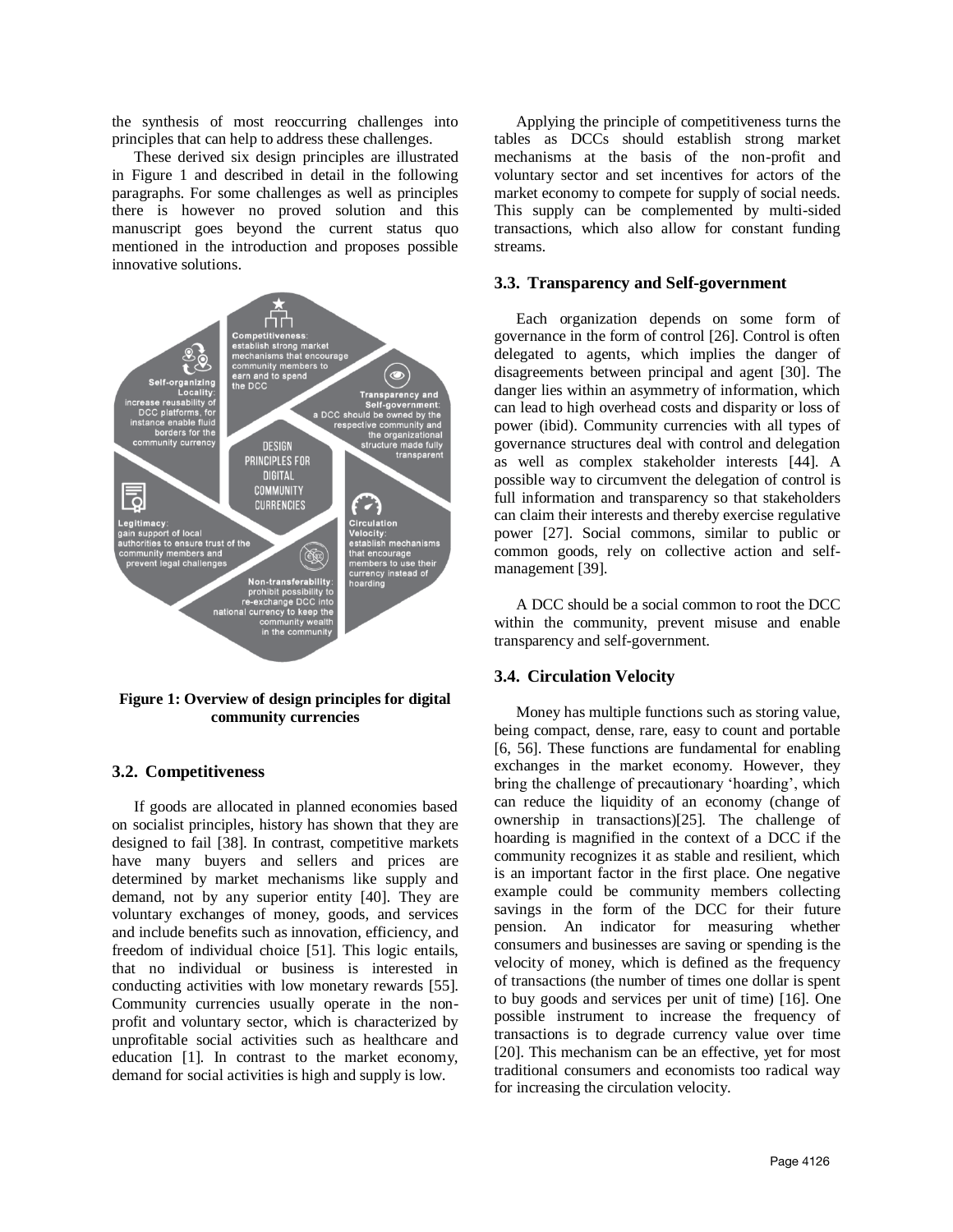In practice, a DCC should include mechanisms, which encourage users to spend instead of hoarding. The digital design of a community currency can provide diverse opportunities for such mechanisms.

#### **3.5. Non-transferability**

In the global economy, currencies serve the purpose of transferring value between geographical and geopolitical borders [47]. Economic unions and institutions, as well as exchange rates, facilitate trade for international companies [17]. Operating in a global economy, a company can profit from the strong purchasing power of customers while paying low wages in countries with low social standards [15]. It is the opposite of the idea of a local economy, which accumulates local resources. This way, international businesses can withdraw value from communities to pay obligations in the form of debt and interest, which have no connection to the community [4].

A DCC should exclude the possibility of reexchange it into any other currency to prevent community members and businesses from extracting value from the community.

#### **3.6. Legitimacy**

Governments can function as a barrier or as empowerment towards innovation as they control tax, financial, regulatory and monetary policy [31]. Especially innovative ideas that challenge existing structures often have to cope with restrictive regulation [9]. Community currencies can lead to such disruptive innovations [35] and are therefore at risk to be held back. For a DCC to be successful, it requires confidence by the local population. An effective way of creating trust in a monetary system is official backing by the government [32]. This can be achieved with the inclusion of the DCC in the tax system and other official obligations, such as rents and wages. Support of the local authority eases legal and administrative hurdles and offers long-term funding options to the managing organization.

DCCs should incorporate legitimacy by a design that can gain official support of the local authority in order to ensure the trust of the population in the DCC and facilitate legal issues.

#### **3.7. Self-organizing Locality**

Community currencies develop independently with different geographic focus and do commonly not exchange information between projects [54]. That leads to hundreds of community currency initiatives fighting their challenges on their own [12]. The transition of an analog to a digital world confronts community currencies with similar obstacles, such as the inclusion of digitally illiterate citizens [10]. DCC prototypes and other knowledge could be shared in an active online network with automated translation. Still, every DCC would have to organize itself and maintain its platform individually. DCC initiatives can extend the scope of a community currency across the borders of a local community. Meeting the suggested principles, enhancing the local economy and global sustainability at the same time is no longer a contradiction. Lietaer et al. [33] shape the idea of an ecosystem of purposeful currencies, which complement national currencies. Those currencies aim at social, environmental or economic sustainability. There can be different options for a currency that has a maximum value x and degrades with the increasing factor y. One possible factor is distance: To set the highest purchasing power of the currency, where turnover is the highest and decrease with geographical distance. Locations competing for the highest turnover would have a positive impact as they target sustainability purposes. The digital design of a DCC allows for this kind of creative and complex solutions and has no limits in terms of a village, city, country or continent.

Accordingly, a DCC should not limit itself to a local community but enable fluid borders through selforganizing locality so that participation is open to every interested individual and economic entity to enhance sustainability. This last principle is only enabled by digital solutions and creates a completely new context for the scope and impact of digital community currencies.

As we are aware these design principles can be seen as an initial set of principles drawn from secondary literature. However, they are yet to be validated, and their usefulness as a basis from which to evaluate existing currencies is not demonstrated. Because the design principles have not been validated, it is impossible to know they are sufficiently comprehensive in theory, or useful in practice. To do so, we need to gather further primary data at this point from yet to implement DCC platform of our own.

### **4. Validation of Design Principles**

We applied the principles to the set of community currency platforms listed in Table 1 in order to provide an overview of principles that can be found within platforms that currently operate in practice. To validate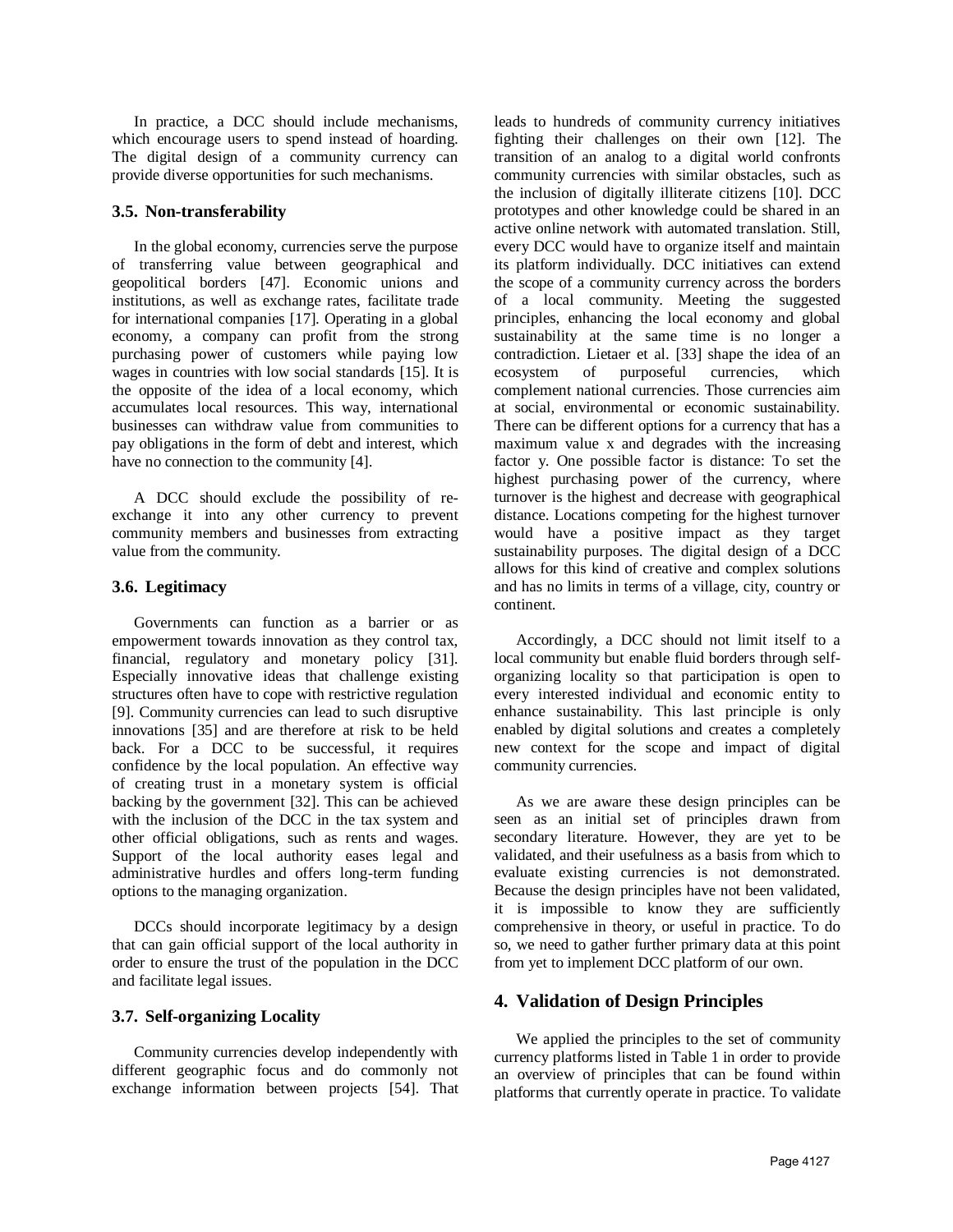three researchers analyzed the projects independently and discussed the presence of the proposed design principles in several iterations.

The results shown in Table 2 represent the consensus on the degree of design principle implementation in each platform case. Therefore, we introduced the following three possible states for a community currency project:

- + for supporting the design principles,
- for not supporting the design principles and
- $\sim$  for partial supporting the design principles.

#### **Table 2: Overview of applied principles on existing community currencies**

| Platform<br>Design         | Compet-<br>itiveness | Transparency            | Circulation            | ansterat<br>Non- |        |        |
|----------------------------|----------------------|-------------------------|------------------------|------------------|--------|--------|
| principle                  | Co                   | $\overline{\mathbf{T}}$ | $\overline{\text{Ci}}$ | N                | Le     | Lo     |
| Chiemgauer<br>Regiogeld    | $\ddot{}$            | $\ddot{}$               | $^{+}$                 |                  | $^{+}$ | $^{+}$ |
| Totnes<br>Pound            | $^{+}$               | $^{+}$                  |                        |                  |        |        |
| Elbtaler                   | $\ddot{}$            | $^{+}$                  |                        | $^{+}$           |        |        |
| <b>Bristol</b><br>Pound    | $^{+}$               |                         |                        |                  | $^{+}$ |        |
| Curitiba                   | $\ddot{}$            |                         |                        | $^{+}$           | $^{+}$ | $^{+}$ |
| Sardex                     | $^{+}$               |                         |                        | $^{+}$           | $^{+}$ |        |
| SamenDoen                  | $^{+}$               |                         |                        | $^{+}$           |        |        |
| Carlo                      | $\ddot{}$            | $\ddot{}$               | $^{+}$                 |                  |        |        |
| <b>WIR</b>                 |                      |                         |                        |                  |        |        |
| Dane<br>County<br>Timebank |                      |                         |                        | $^{+}$           |        |        |
| Fureai<br>Kippu            |                      |                         |                        | $^{+}$           | $^{+}$ |        |
| Sonantes                   | $\ddot{}$            |                         |                        | $\ddot{}$        |        |        |
| Exeter<br>Pound            |                      |                         |                        | $^{+}$           |        | $^{+}$ |

A closer look at the presence of these design principles and the specifics with which they have been implemented lead us to the following three major observations.

#### **4.1. Observation 1: Lack of Transparency**

In line with the academic insights, community platforms are challenged by establishing appropriate organizational structures [43]. In most cases, community currency platforms fail at disclosing the organizational structures behind the project (T). For instance, platforms like *SamenDoen*, *WIR,* and *EuroCat* focus on explaining and advertising the general idea of a community currency and leave the explanation of how the organizational structure is implemented and which roles and individuals are behind the project. This signifies the lack of the proposed transparency (T) and can lead to a lack of trust among the potential participants. Such lack of trust is a major impediment for the diffusion of the currency within a community. [44]

A lack of trust can be furthermore driven by nontransparent business models behind the projects. For instance, in the project *SamenDoen,* a point system was observed. In this points system, each participant receives points in accordance with his purchase value in a participating store. The number of points for each transaction depends only on the money spent in the local store. These points can then be exchanged either for further purchases, rewards or services [3]. Such a point system for the purchase of local goods that is structured as a community currency can lead to economic interests arising within the organizational structures by using customer data as a means of financing the governing organization. This creates a situation where project participants can quickly lose trust in the platform and its governing organization.

Surprisingly only a few of the analyzed projects provide transparency regarding the organizational structures of the governing entity. For instance, the *Chiemgauer Regiogeld* system explicitly implements transparency (T) and facilitates transparent communication with the participants. The annual general meeting and periodic meetings are announced in advance, and all members are invited on a voluntary basis [7, 57]. This facilitates confidence in the community currency system in the Chiemgauer region.

### **4.2. Observation 2: Hidden Aim of Protecting Capital from Inflation**

In platforms like *Totnes Pound*, *Bristol Pound,* and *WIR*, it is possible to obtain community currencies by exchanging the national currency into community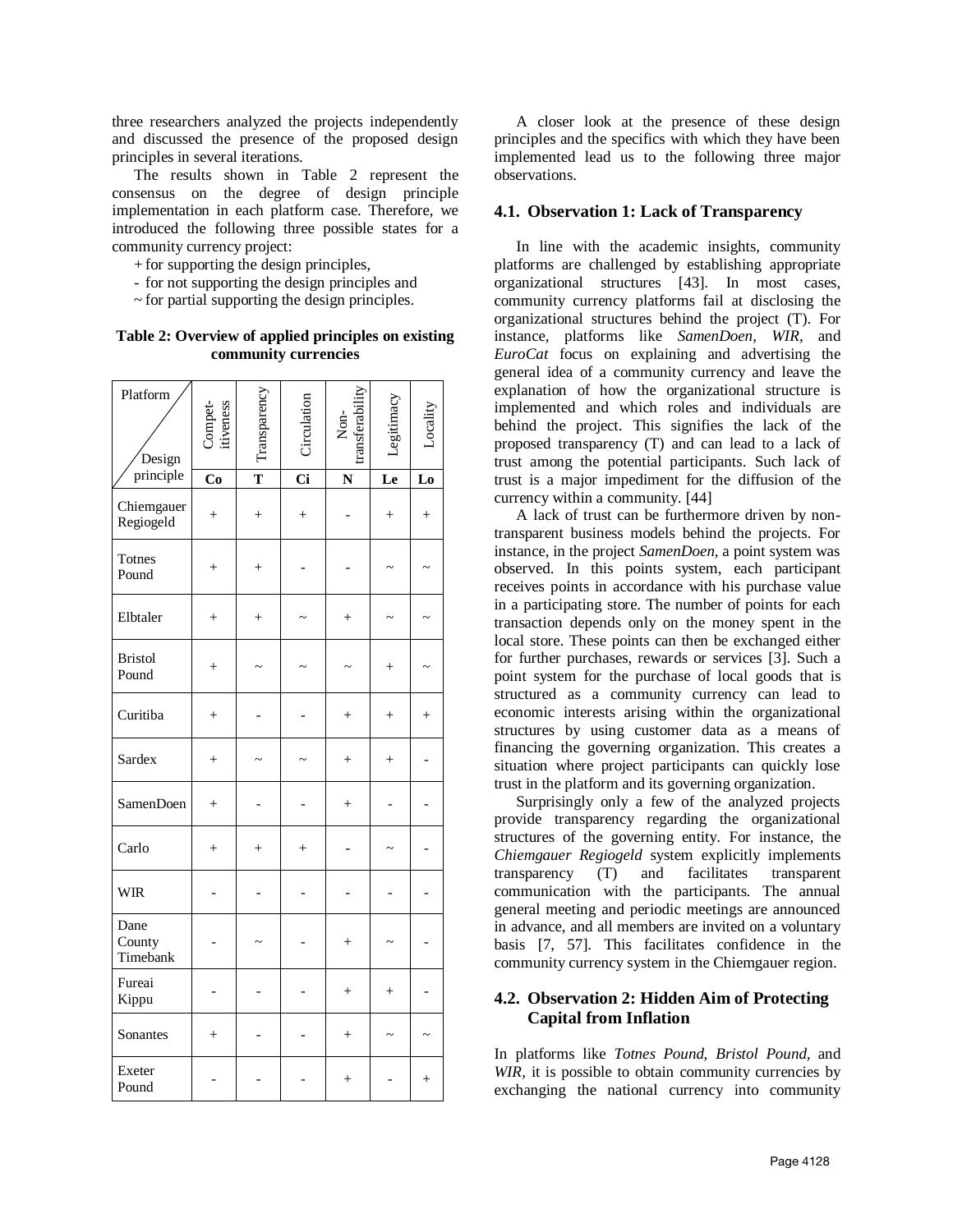currency without a fee. Furthermore, if the community currency does not have a time-value limit at all or the time-value limit is longer than a year. This lacks the incentive to quickly put the community currency back into circulation except that it does not receive an interest rate and will store the value [6, 56]. Only the personal attitude and belonging to the community serves as an incentive to use the community currency. This does not support circulation (Ci) as the community currency rest unused for the community. Eventually, this stored community currency can be converted back into the national currency which is not recommended in die design principles of digital community currencies.

This combination of missing implementations of an incentive for the community currency circulation as well as the lack of non-transferability (N) can lead to a possibility of using the community currency as an investment with indirect interest rates due to inflation [25]. Purchasing a community currency against the national currency at a given time creates a fixed value of the money invested. If this community money is exchanged into national currency after a certain period of time, the real purchasing power can be increased. This effect can motivate participants to engage with the currency yet prevents the community currency to strengthen the community and would likely cause a skeptical assessment of the currency by legislators (Le).

# **4.3. Observation 3: Risk of Movement from Complementary towards Substitute Currency**

On platforms with digital community currencies, there are currently no restrictions on the usability of the currency from other regions. For example, currencies such as the *Totnes Pound* and *Sonantes* can be bought analogously and digitally by the national currency. These community currencies can then be used by companies as a means of payment. For instance, the *Totnes Pound* project emphasizes that the system is designed for the city of Totnes, but also a wider distribution is set as a goal for this community currency. This is not in line with the locality (Lo). This approach and the supra-regional (supra-urban) use of digital community currencies could lead to creating a substitute for a national currency, which is not the aim of community currencies [14].

One of the main goals of community currencies is to strengthen a region, a city or a neighborhood. In doing so, it is important to clearly define the term 'region' and adhere to this definition [13, 46]. Thus, the community currency of the *Sonantes* platform can be used in the entire Pays-de-la-Loire region (as far as

companies participate) and is thus available in the entire federal state of France. This can already be seen as supra-regional, as the potential community behind it is too heterogeneous with different challenges. The lack of a community aspect is a step towards having an alternative currency – something that could likely cause skeptical assessment of the currency by legislators (Le) and is not the initial goal of community currency. Going back to the suggested principles of self-organizing locality (subsection 3.7), such supraregional developments of community currencies are problematic as they lose the principle of locality (Lo) by assigning same value for a currency unit in the entire regions. Contrarily, self-organizing locality facilitates local transactions by assigning higher value to a purposeful currency unit for transactions [33] that are initiated close to where the unit was generated.

### **5. Discussion and Next Steps**

The six design principles of Figure 1 presented in this work can have major implications for existing and future DCCs on the identified challenges. They enforce knowledge sharing between community currency projects and expand existing regional boundaries. Both on a small and large scale, the proposed principles can bring resilience and sustainability transformation to societies. The diffusion of digital technologies and focus on local economies can reduce dependence on high-risk mechanisms of the global financial economy as well as strengthen the collaboration among individuals of a community by providing a reward system for the participants. DCCs being a social phenomenon that can empower the end-user of IS, the design principles extend also the research area of Green IS, which mostly focused on environmental aspects of sustainability to date. Nevertheless, it is to investigate why certain community currencies failed to keep running as well as determine the problems some of the community currency platforms ran into that leads to the decision to shut down the online support of the currency. Furthermore, future work will have to examine whether the design principles are equally applicable to every community currency project, or whether they need to be differentiated on a case-bycase basis.

The research is currently bound to a limited number of DCCs selected among academic literature as the overwhelming majority of community currencies still operates at least partly with paper bills. Furthermore, information about empirical cases does almost exclusively base on secondary information available. In future work, we are going to collect empirical data from the implementation of a DCC to verify the design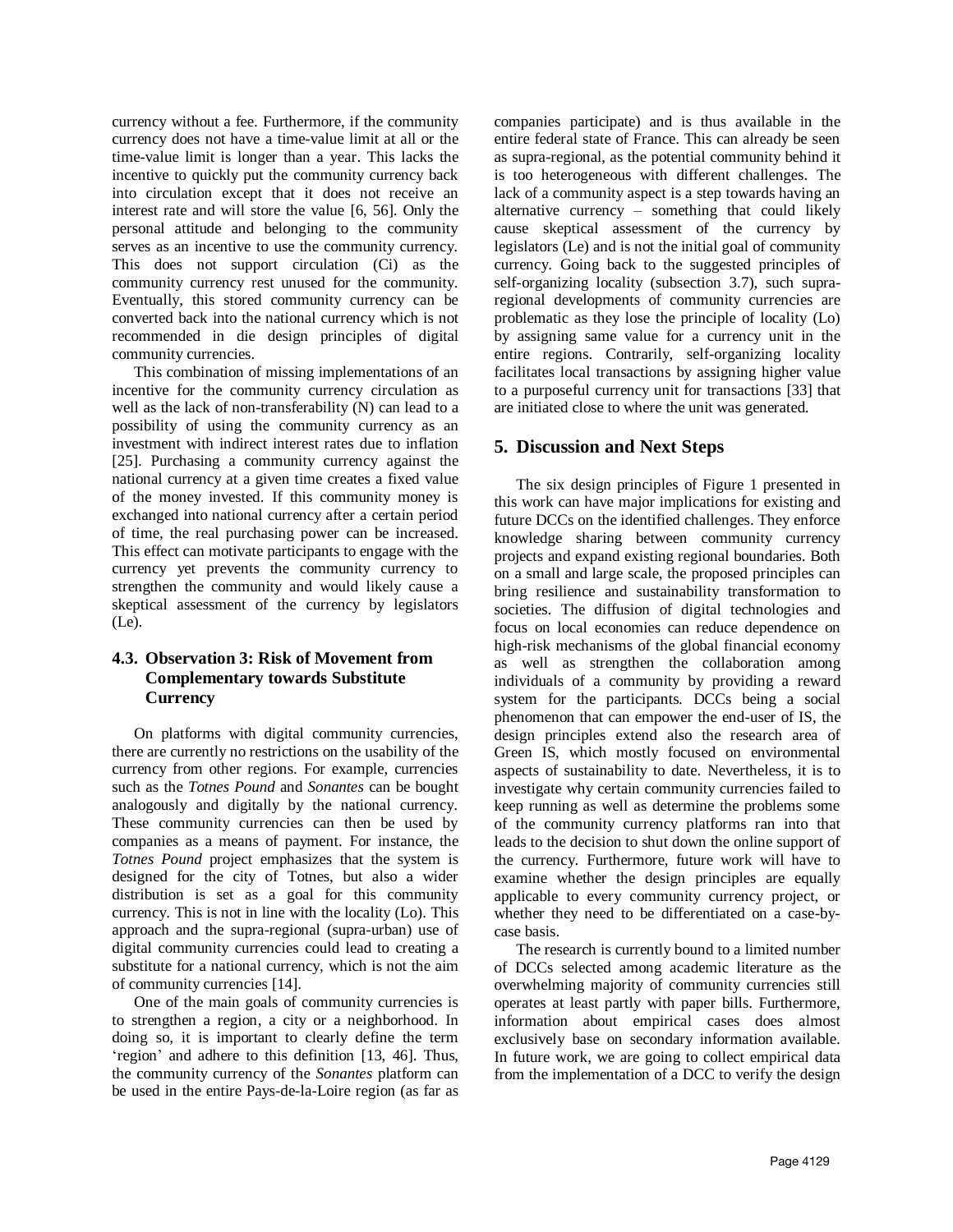principles as well as validating the challenges of community currencies from chapter 4.

The major limitation of this work is the lack of extensive evaluation of the design principles. The source for the principles is primarily academic literature that supports chosen design principles from the theoretical point of view. Although we were able to find support for the design principles in the interview material, an extensive evaluation of the design principles is required. On the one hand, a greater number of interviews and workshops with experts need to be performed where the design principles can be presented and extensively discussed. Second, prototypes of DCC platforms that follow the presented design principles need to be developed and evaluated against the existing platforms. These steps combined with the implementation of the principles in a realworld community can be subsumed under the method of Action Design Research [52]. With the proposed design principles, we hope to spur discourse on the phenomenon of digital community currencies within the IS community and to contribute to the architecture and the design of resilient communities of tomorrow. Moreover, a concluding statement on how valid the design principles are having to be made in future work with this complete implementation of the principles and a detailed examination of the implemented design principles.

#### **6. References**

[1] Achleitner, A.-K., P. Heister, and E. Stahl, "Social Entrepreneurship – Ein Überblick", *Finanzierung von Sozialunternehmern*, 2007.

[2] Aldrich, D.P., and M.A. Meyer, "Social Capital and Community Resilience", *American Behavioral Scientist*, 2015.

[3] Berman, B., "Developing an Effective Customer Loyalty Program", *California Management Review 49*(1), 2006, pp. 123–148.

[4] Berniker, E., *Only a Ten Hour Week - Architecture for a Sustainable Society of Plenty*, 2017.

[5] Vom Brocke, J., S. Seidel, P. Loos, and R.T. Watson, "Green IS: Information systems for environmental sustainability", *Business and Information Systems Engineering*, 2013.

[6] Castronova, E., *Wildcat currency: How the virtual money revolution is transforming the economy*, 2014.

[7] Cato, M.S., and M. Suárez, "Stroud Pound: A Local Currency to Map, Measure and Strengthen the Local Economy", *International Journal of Community Currency Research 16*, 2012, pp. 106–115.

[8] Chandra, L., S. Seidel, and S. Gregor, "Prescriptive knowledge in IS research: Conceptualizing design principles in terms of materiality, action, and boundary conditions", *Proceedings of the Annual Hawaii International Conference*  *on System Sciences*, (2015).

[9] Chasin, F., M. Matzner, M. Löchte, V. Wiget, and J. Becker, "The Law: The Boon and Bane of IT-Enabled Peerto-Peer Sharing and Collaborative Consumption Services", *Proceedings of the 12th International Conference on Wirtschaftsinformatik (WI 2015)*, (2015), 332–347.

[10] Community Currencies in Action (CCIA), *People Powered Money - Designing, developing and delivering community currencies*, New Economics Foundation, London, 2015.

[11] Croall, J., *LETS act locally: the growth of Local Exchange Trading Systems*, Calouste Gulbenkian Foundation, 1997.

[12] DeMeulenaere, S., "2007 Annual Report of the Worldwide Database of Complementary Currency Systems", *International Journal of Community Currency Research*, 2007.

[13] Diniz, E., E.S. Siqueira, and E. van Heck, "Taxonomy for Understanding Digital Community Currencies: Digital Payment Platforms and Virtual Community Feelings", *Globdev 2016*, 2016.

[14] Diniz, E.H., R. Itapeva, S.P. Brazil, F. Daneluzzi, A.K. Cernev, and D. Rodrigues, "Social Cryptocurrencies : blockchain adoption in solidarity finance", *Thirty ninth International Conference on Information Systems, San Francisco*(Blanc 2011), 2018, pp. 1–9.

[15] Dr. Fuders, F., "Die natürliche Wirtschaftsordnung als Option nach dem Zusammenbruch", (October 2009), 2009. [16] Federal Reserve Bank of St. Louis, "Velocity of M2 Money Stock", 2018.

[17] Feenstra, R.C., *Advanced international trade: theory and evidence*, Princeton university press, 2015.

[18] Gelleri, C., "Theorie und Praxis des Regiogeldes", *Working Paper als Beitrag zur oikos-Konferenz Uni St. Gallen 2006 "Die Zukunft des Geldes"*, 2006.

[19] Gelleri, C., "Der Chiemgauer in der Praxis", 2018.

[20] Gesell, S., *The natural economic order*, Owen London, 1958.

[21] Ghizoni, S.K., "Nixon Ends Convertibility of US Dollars to Gold and Announces Wage/Price Controls", *Federal Reserve History*, 2013.

[22] Graugaard, J.D., "A tool for building community resilience? A case study of the Lewes Pound", *Local Environment*, 2012.

[23] Gregor, S., and D. Jones, *The Anatomy of a Design Theory*, 2007.

[24] Groppa, O., "Complementary Currency and its Impact on the Economy", *International Journal of Community Currency Research 17*, 2008, pp. 45–57.

[25] Guerrieri, V., and G. Lorenzoni, "Credit crises, precautionary savings, and the liquidity trap", *The Quarterly Journal of Economics 132*(3), 2017, pp. 1427–1467.

[26] Hart, O., "Corporate Governance: Some Theory and Implications", *The Economic Journal*, 1995.

[27] Hess, D., "Social reporting and new governance regulation: The prospects of achieving corporate accountability through transparency", *Business Ethics Quarterly 17*(3), 2007, pp. 453–476.